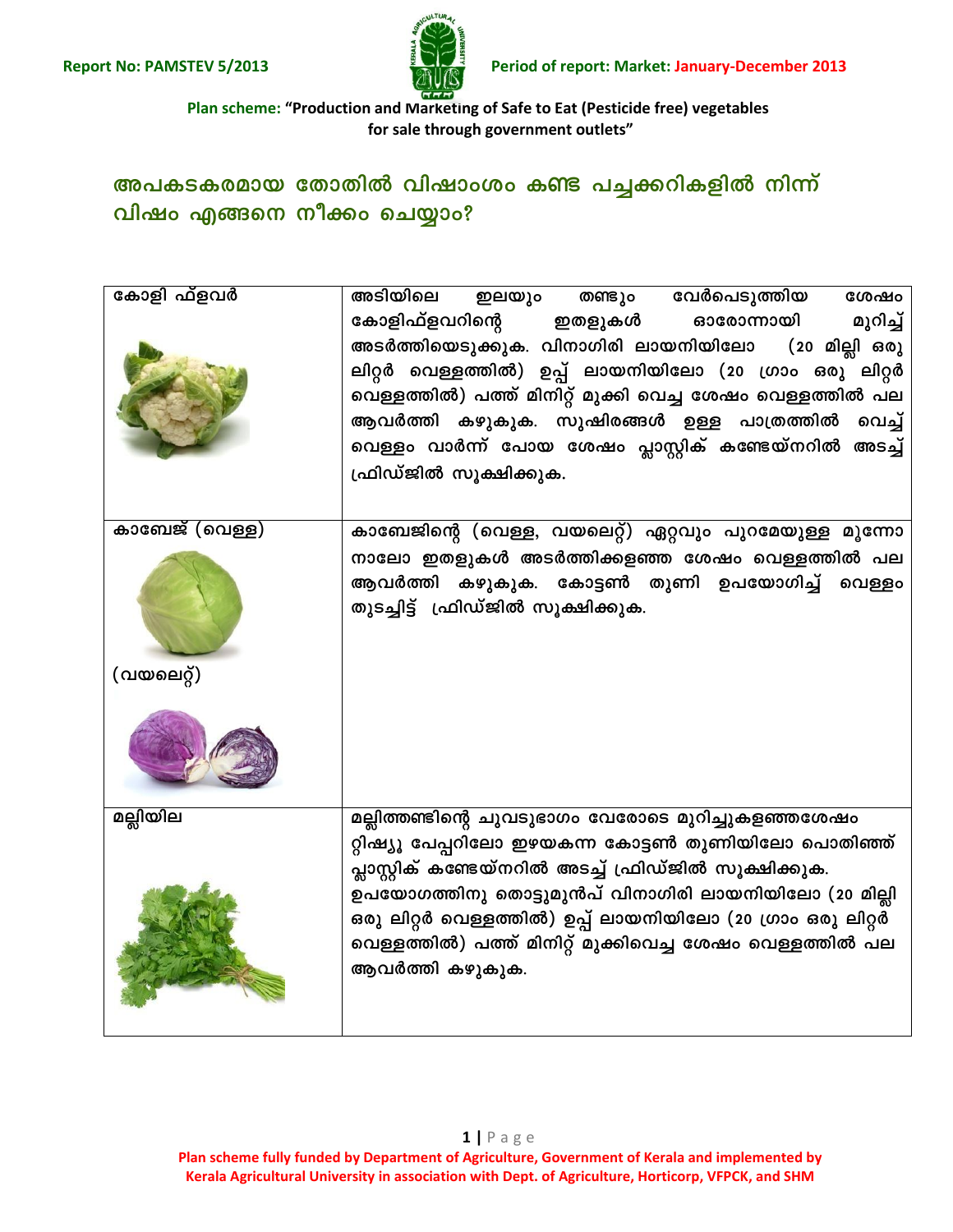

**Plan scheme: "Production and Marketing of Safe to Eat (Pesticide free) vegetables for sale through government outlets"**



**Plan scheme fully funded by Department of Agriculture, Government of Kerala and implemented by Kerala Agricultural University in association with Dept. of Agriculture, Horticorp, VFPCK, and SHM**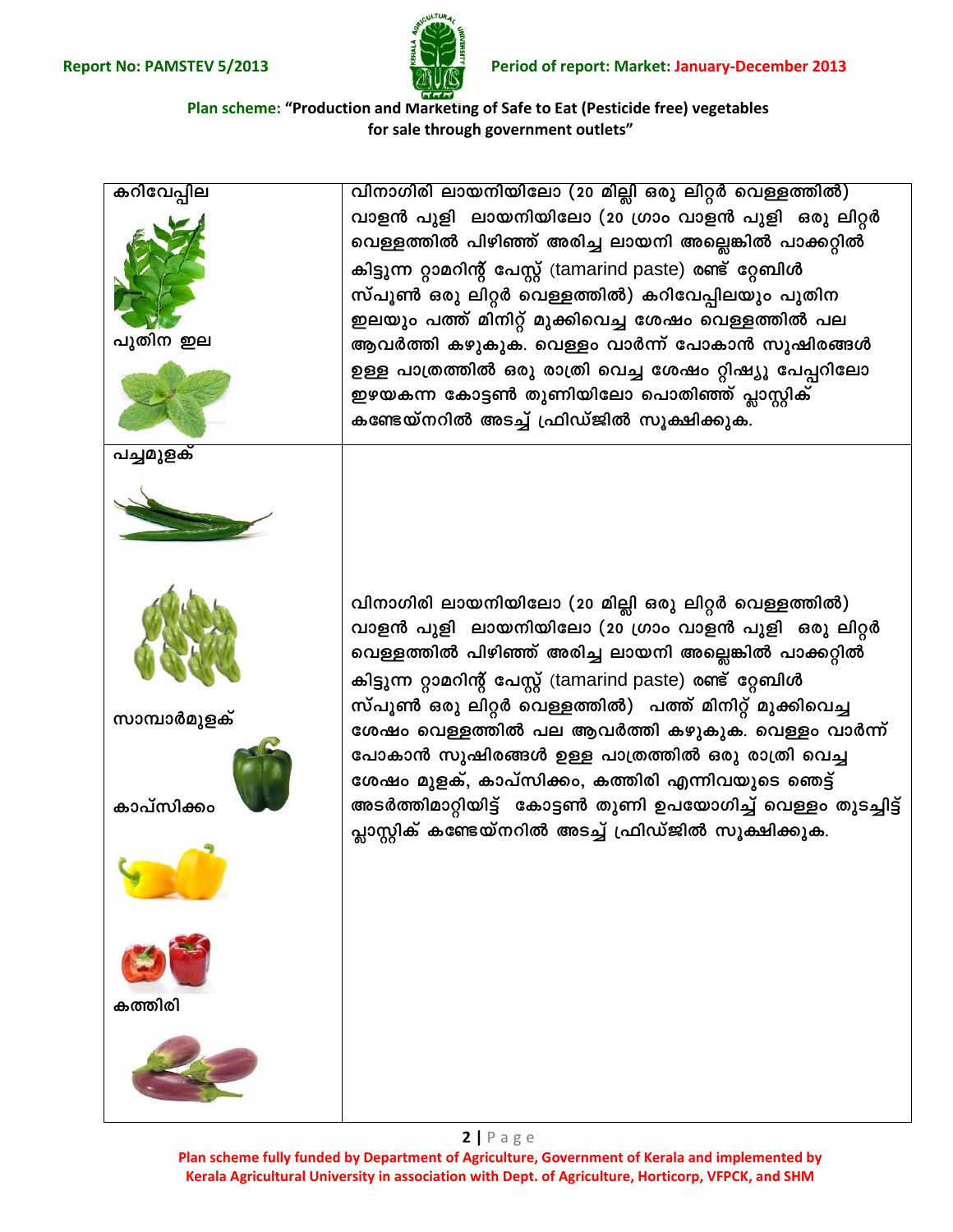

**Plan scheme: "Production and Marketing of Safe to Eat (Pesticide free) vegetables for sale through government outlets"**



**Plan scheme fully funded by Department of Agriculture, Government of Kerala and implemented by Kerala Agricultural University in association with Dept. of Agriculture, Horticorp, VFPCK, and SHM**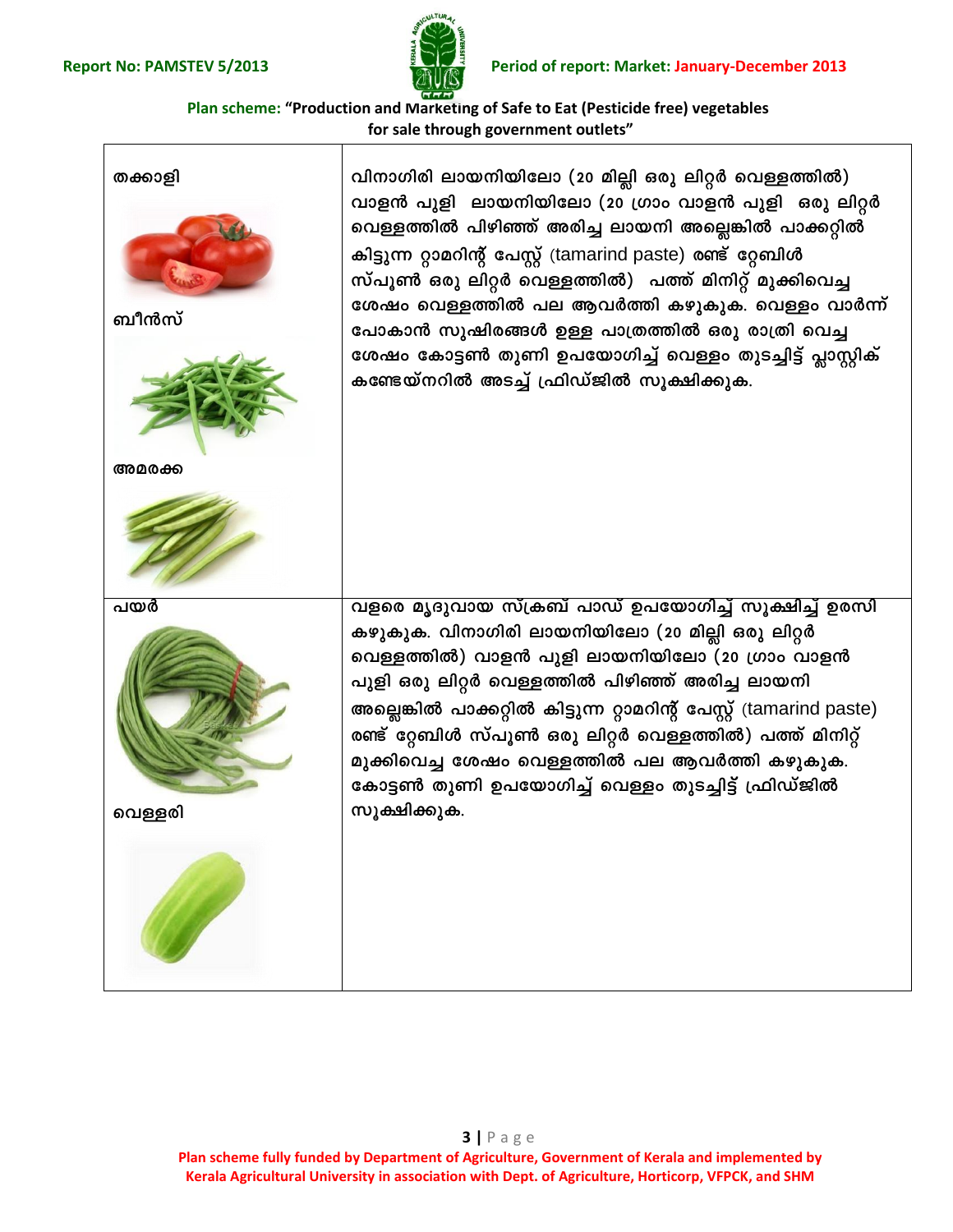

**Plan scheme: "Production and Marketing of Safe to Eat (Pesticide free) vegetables for sale through government outlets"**



**Plan scheme fully funded by Department of Agriculture, Government of Kerala and implemented by Kerala Agricultural University in association with Dept. of Agriculture, Horticorp, VFPCK, and SHM**

**4 |** P a g e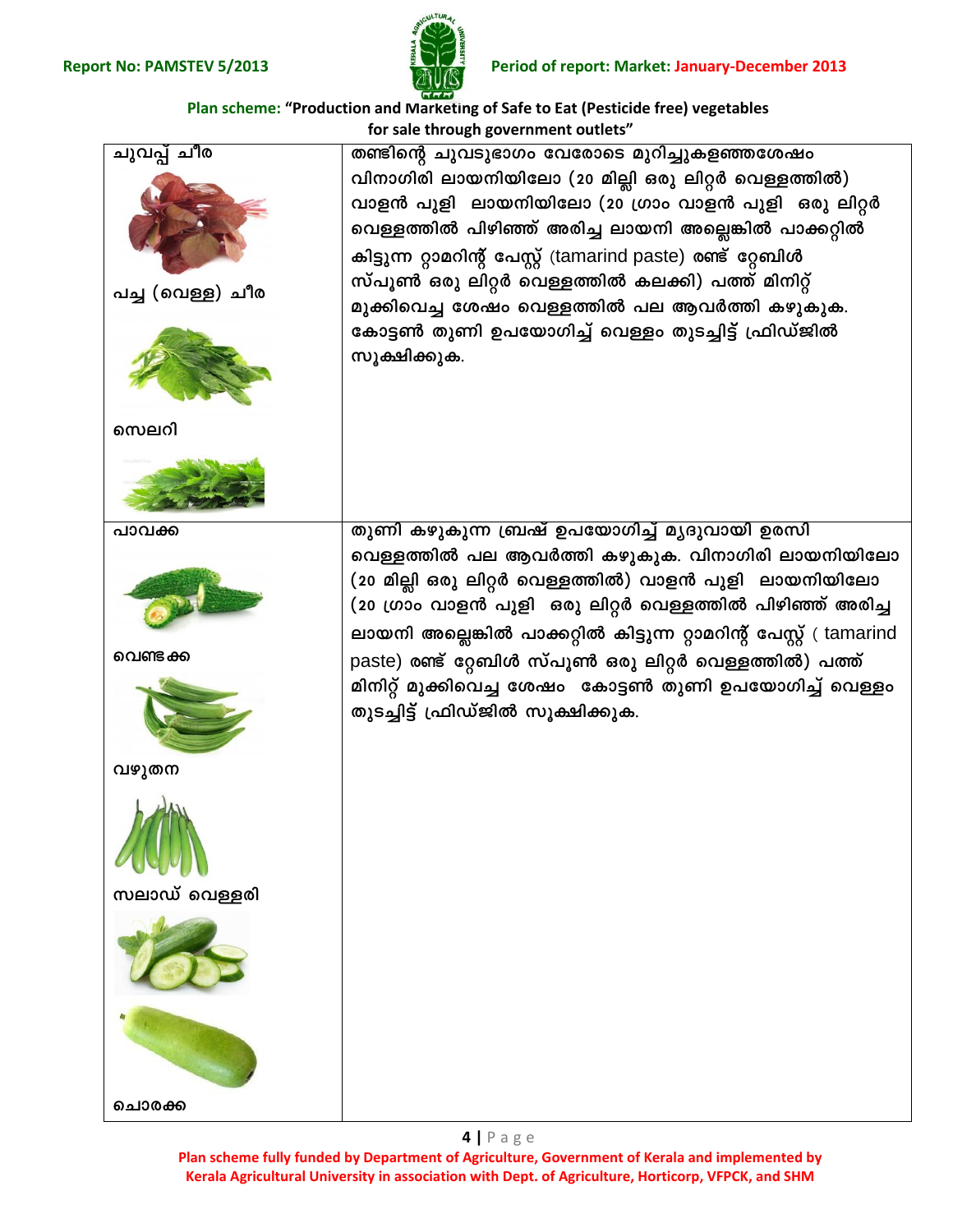

Plan scheme: "Production and Marketing of Safe to Eat (Pesticide free) vegetables for sale through government outlets"

| നെല്ലിക്ക<br>കോവക്ക                                                          | വിനാഗിരി ലായനിയിലോ (20 മില്ലി ഒരു ലിറ്റർ വെള്ളത്തിൽ)<br>വാളൻ പുളി ലായനിയിലോ (20 ഗ്രാം വാളൻ പുളി ഒരു ലിറ്റർ<br>വെള്ളത്തിൽ പിഴിഞ്ഞ് അരിച്ച ലായനി അല്ലെങ്കിൽ പാക്കറ്റിൽ<br>കിട്ടുന്ന റ്റാമറിന്റ് പേസ്റ്റ് ( tamarind paste) രണ്ട് റ്റേബിൾ<br>സ്പൂൺ ഒരു ലിറ്റർ വെള്ളത്തിൽ) നെല്ലിക്കയും കോവക്കയും<br>പത്ത് മിനിറ്റ് മുക്കിവെച്ച ശേഷം വെള്ളത്തിൽ പല ആവർത്തി<br>കഴുകുക. കോട്ടൺ തുണി ഉപയോഗിച്ച് വെള്ളം തുടച്ചിട്ട്<br>ഫ്രിഡ്ജിൽ സൂക്ഷിക്കുക. |
|------------------------------------------------------------------------------|---------------------------------------------------------------------------------------------------------------------------------------------------------------------------------------------------------------------------------------------------------------------------------------------------------------------------------------------------------------------------------------------------------------------------------------|
| ബീറ്റ് റൂട്ട്<br>കാരറ്റ്<br>മുരിങ്ങക്ക<br>റാഡിഷ് (വെള്ള)<br>റാഡിഷ് (ചുവപ്പ്) | പല ആവർത്തി വെള്ളത്തിൽ കഴുകിയ ശേഷം വെള്ളം വാർന്ന്<br>പോകാൻ സുഷിരങ്ങൾ ഉള്ള പാത്രത്തിൽ ഒരു രാത്രി വെച്ച<br>ശേഷം കോട്ടൺ തുണി ഉപയോഗിച്ച് വെള്ളം തുടച്ചിട്ട് ഇഴയകന്ന<br>കോട്ടൺ തുണിയിൽ പൊതിഞ്ഞ് ഫ്രിഡ്ജിൽ സൂക്ഷിക്കുക.<br>ഉപയോഗത്തിന് തൊട്ടുമുൻപ് തൊലി ചുരണ്ടിക്കളഞ്ഞ്, ഒരിക്കൽ<br>കൂടി കഴുകിയിട്ട് പാചകം ചെയ്യുക.                                                                                                                          |

Plan scheme fully funded by Department of Agriculture, Government of Kerala and implemented by Kerala Agricultural University in association with Dept. of Agriculture, Horticorp, VFPCK, and SHM

## $5 | P \text{age}$